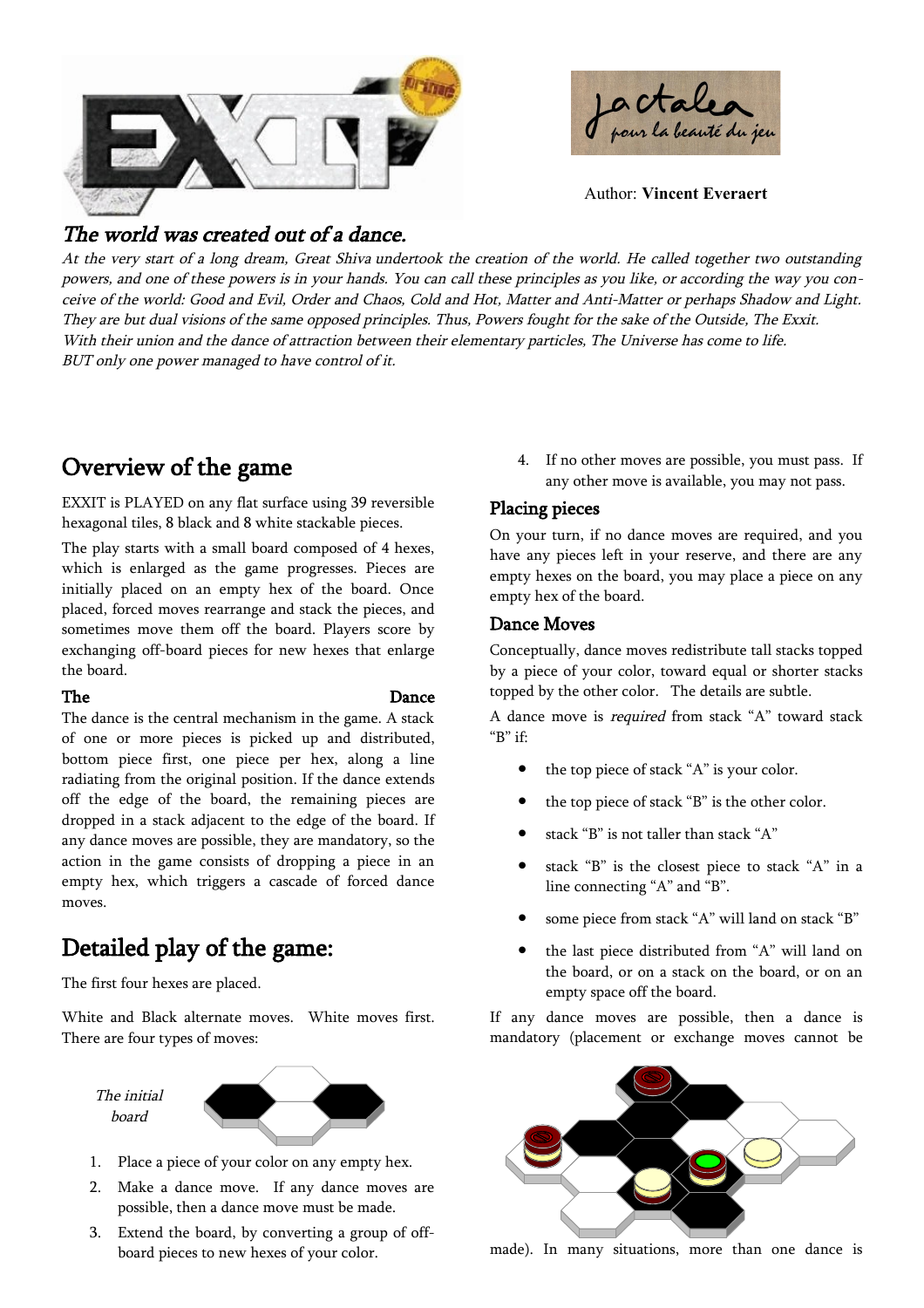possible, and you may choose which one to make, except that dances which drop pieces off the board take priority over any dance moves that do not.

Example 1-a: White is to move. The white stack can dance towards the black stack to the right, but not towards that of left (too high) and not towards that the top (too far away).

Example 1-b: This is the position that results if we carry out the dance required in example 1-a. It is now Black's move, and Black has a forced dance move.



Example 2-a: White to move. White must make a dance move that distributes a piece off the board.



Example 2-b: This is the position that results if we carry out the dance required in example 2-a. It is now Black's move, and Black has a forced dance move.



Example 3: White to move. White is not required to dance toward the black piece, because it would distribute off the board, and the off-board space is already occupied. White can either place a new piece, or can exchange the stack off the board for a new white hex.



this example, three White dances are possible, but the dance off the board must be done.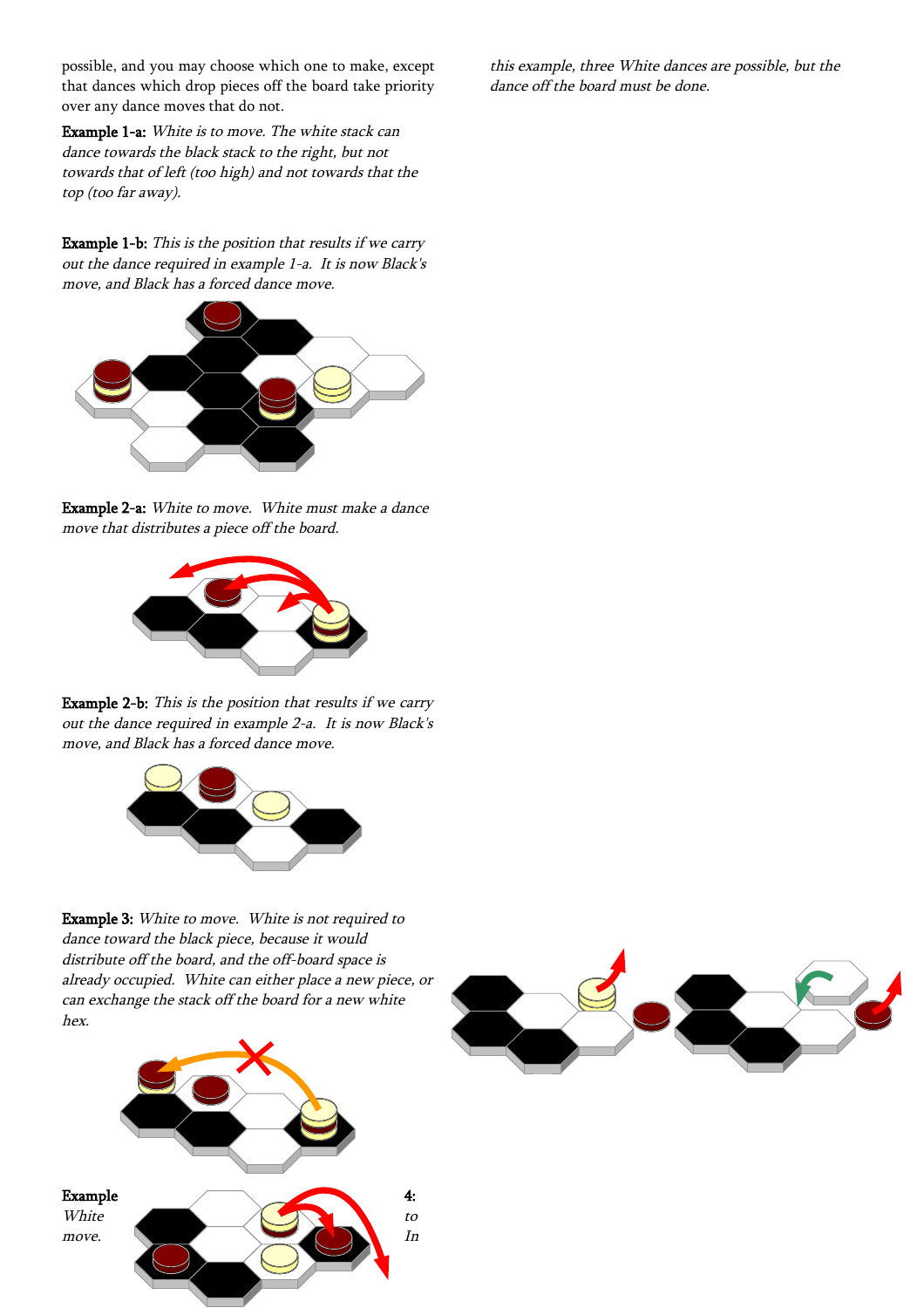## Extending the board

Pieces that have been distributed off the board can be exchanged and converted to new hexes if they are adjacent to 2 or more existing hexes. Adjacent groups are exchanged in one move, creating several new hexes of your color. The color of the exchanged pieces does not matter.

Example 5-a: White to move. White can exchange the black piece for a new white hex. The white stack at the left cannot be exchanged because it is only adjacent to one hex.



Example 5-b: If White makes this exchange move, the black



returned to black's reserve, and a new white hex is added to the board.

Example 6-a: White to move. White can add two new white tiles by exchanging both stacks. Exchanging the white stack adds a new hex, which makes the black stack

# **End of the game**

The game is over when any of

- all tiles have been placed
- both players must pass
- the same position is repeated 3 times, either voluntarily or forced
- One player resigns. It is polite to resign the game when your position is hopeless.

# **Scoring**

Unless one player resigns, the player with the highest score wins. The final board will consist of several islands of white or black hexagons. The hexes of the largest island of each color count 2 points each. The hexes of all the other islands of each color count 1 point each.

# Alternative set up

According to the relative ability of the players, players can use other initial positions, such as:

Between experienced players, the game may begin with the construction of a larger initial core. White and Black alternate placing the first 6 hexes, then the game starts

Avantage for Black



Strong advantage for Black

with White placing the first piece.

### Standard game or blitz game

The standard game is played  $\blacksquare$ <sup>11</sup> often a little more than one half and  $\rangle$  hess time can choose a blitz game  $\frac{1}{2}$  decreasing the number of tiles to 29 (or even 19 for beginners).

Example 6-b: White adds two new hexes.

exchangeable, so it is exchanged too.



**4) Passing** If no other moves are available, and only if no moves are available, you must pass.